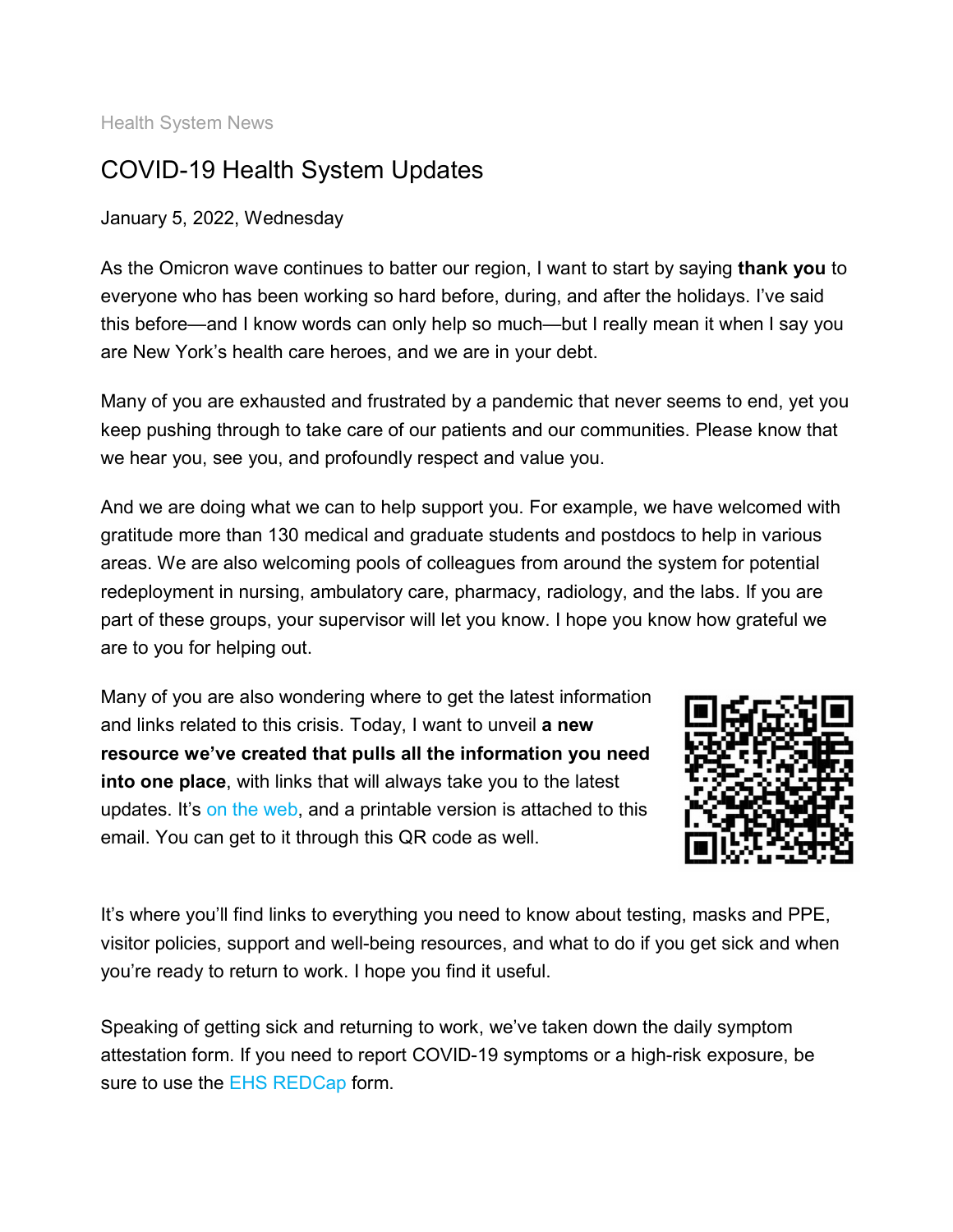## **The Numbers**

As of this morning we had 804 inpatients with COVID-19 across the system, 67 of whom were in intensive care. We expect these numbers to continue to grow for the next two weeks but to crest well short of the 2,000-plus patients we saw at the peak of the initial surge in April 2020.

We are still seeing, on average, milder illness in the current wave of patients than we saw in any previous wave. The proportion of patients in critical care has been steady for the last week in the range of 7 percent to 9 percent, roughly half of what it was at this time last year.

You may have heard that the New York State Department of Health (DOH) recently reported a four-fold increase in pediatric hospitalizations associated with COVID-19 in New York City. We saw an increase in our pediatric COVID-19 patient population around the same time, but from a very low base. At the start of December, Mount Sinai Kravis Children's Hospital had two inpatients with COVID-19; as of Monday, they had 14, five of whom were in the pediatric intensive care unit. Some of these child patients were admitted for COVID-19, while the rest were admitted for other reasons and found to have COVID-19 after their arrival.

The New York State seven-day average test positivity rates as of yesterday were 22.5 percent for New York City, 25.5 percent for Long Island, and 21.9 percent for the mid-Hudson region. These are extraordinary numbers, but reporting of test results can be erratic during the holidays. We should have more reliable data by this time next week. And, thanks to the region's high vaccination rates, the vast majority of people with COVID-19 infection have mild illness.

## **News on Boosters**

The Food and Drug Administration (FDA) and Centers for Disease Control and Prevention (CDC) this week shortened the wait time for Pfizer boosters from six months to five months after the second dose, and authorized a third dose for immunocompromised children between 5 and 11 years old. The FDA also authorized booster shots of the Pfizer vaccine in children ages 12 through 15; the CDC will consider that issue today, and our state DOH is expected to act on all these items shortly. We will move quickly after that to start scheduling booster shots for children in this age group. This means that if you want a